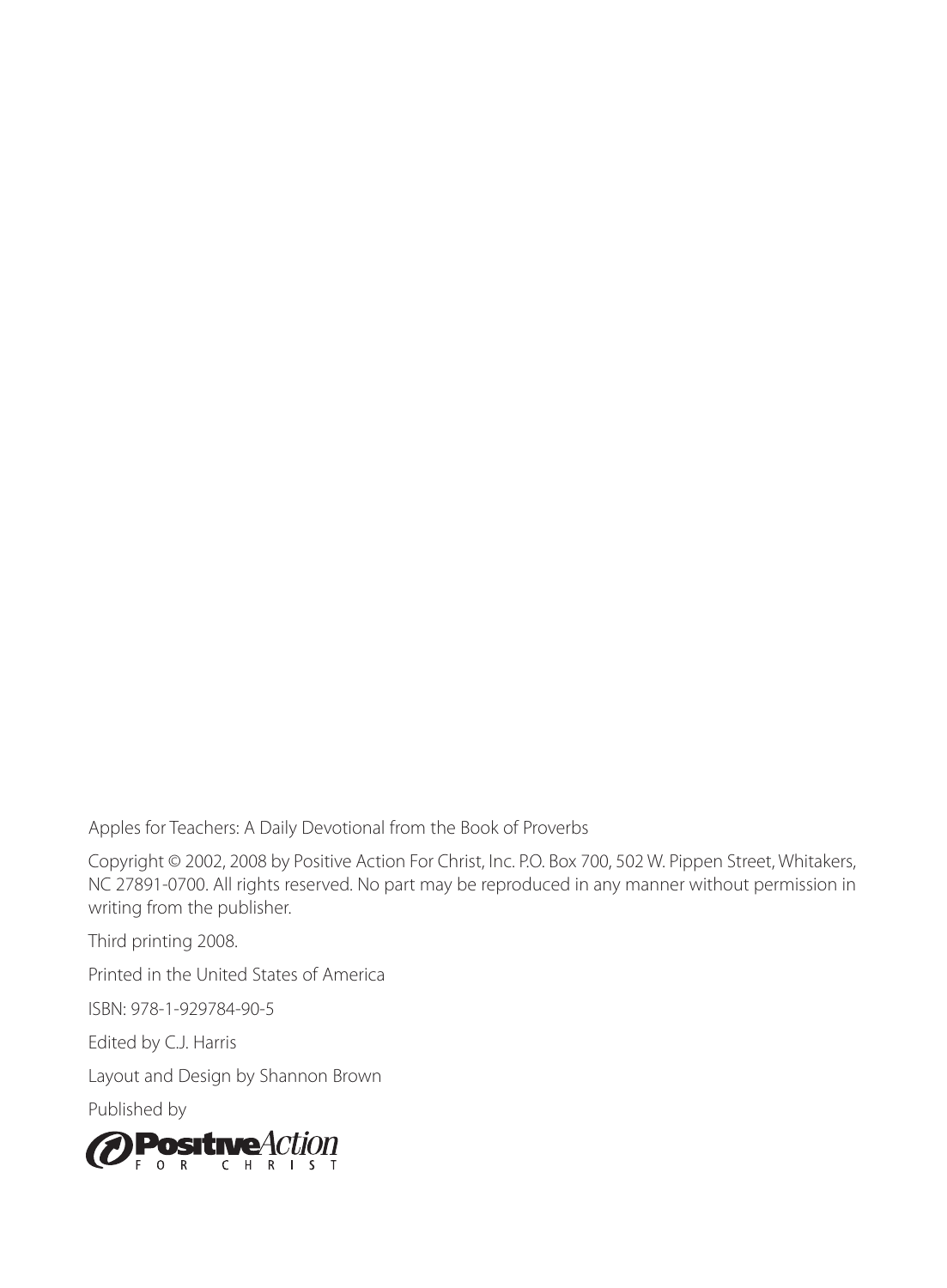# Preface

This book contains thoughts from the book of Proverbs that are an outgrowth of my personal devotional life. My goal in writing this was really quite simple—to communicate a philosophy of Christian education that is more concerned with the heart than with the head. Academics are important, but the real key to Christian education is reaching the hearts of your students and giving them a passion for God.

Hopefully these thoughts will minister to your soul and be "an ornament of grace and chains about thy neck" (Prov. 1:9) to enhance your ministry. My prayer is that this book will be a daily reminder to you about what's truly important.

Tradit family

Frank Hamrick Rocky Mount, North Carolina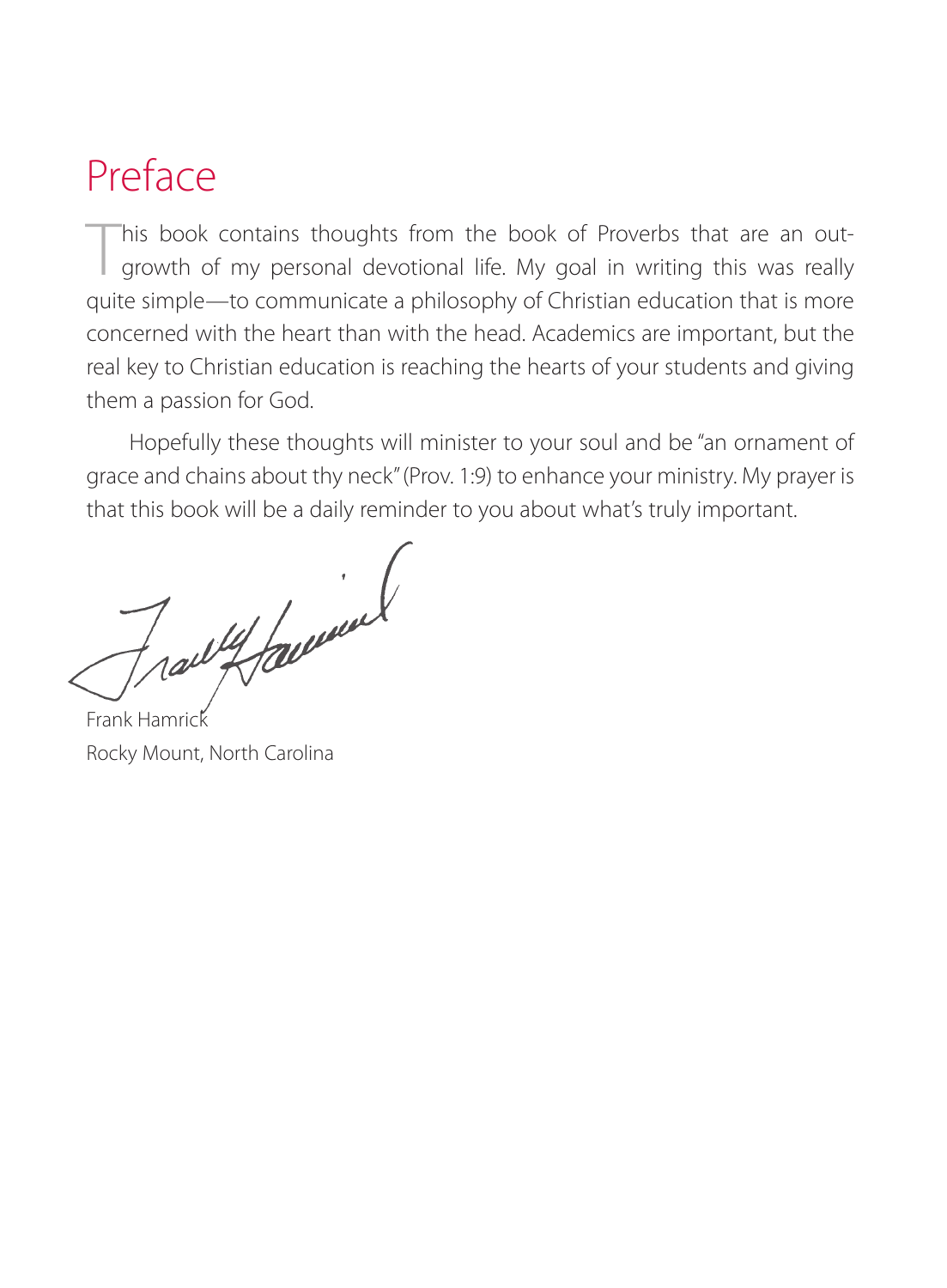PROVERBS 1:1 *"The proverbs of Solomon the son of David, king of Israel."* 

# Pithy Proverbs

The wisest human who ever lived spoke in proverbs. Solomon understood that terse, pithy statements stick. We are often too verbose, and thus, less memorable. As teachers, our desire should be to make what we say memorable. This was Solomon's concern. He took profound truth and reduced it to easily understood phrases. He used comparisons, similes, and word pictures ("apples of gold in pictures of silver"). Why? He wanted youth not just to hear, but also to understand, apply, and remember. The wise teacher of our day does the same.

Good teachers do not drone. They are not like a saw that rasps against the grain eight hours a day. Rather, they are like jackhammers, impacting kids with exciting, memorable bursts. Choose which of the following is easier to remember and understand:

"Good enough is never good enough."

"Kids, don't be mediocre. You always need to do your very best."

Learn to be pithy, precise, and picturesque in your teaching. Wise teachers do! Ask God to give you the creativity to make your subjects understandable, practical, and memorable today.

Final thought: Use your words to grab your students' attention and focus it on God.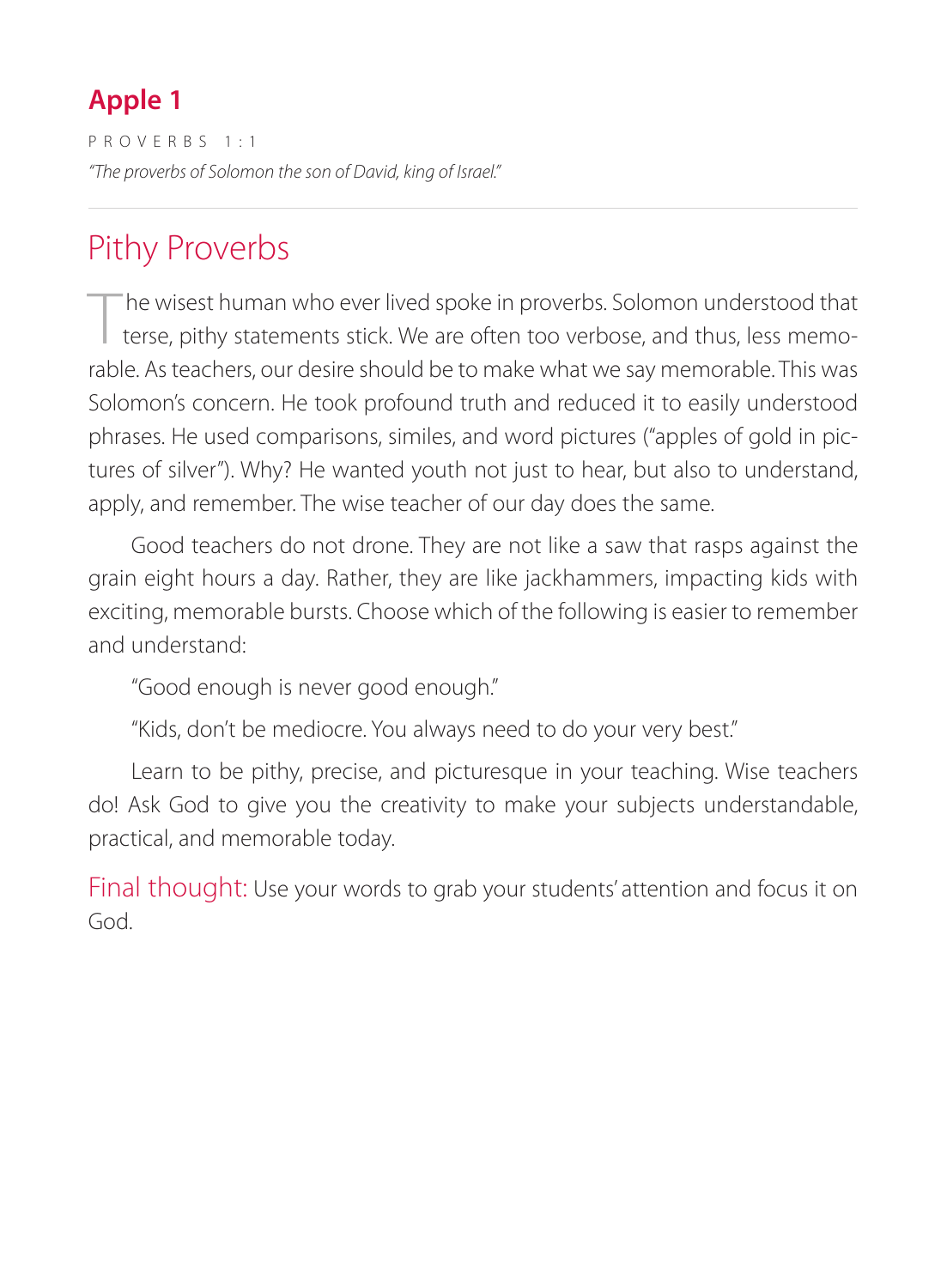PROVERBS 1:2 *"To know wisdom and instruction; to perceive the words of understanding."*

# Knowledge Versus Wisdom

eachers impart knowledge. Good teachers impart wisdom. It is good for our students to know  $2+2=4$ . It is better that our students know that behind the strict mathematical code is a God of order, organization, detail, and exactness.

The purpose of Proverbs is to teach wisdom. What is wisdom? Some have said it is the practical application of knowledge, but I don't think that definition goes far enough.

James 3:15–17 describes two kinds of wisdom: earthly wisdom and wisdom from above. Earthly wisdom may be the practical application of knowledge, but people go to hell if they only have earthly wisdom. A builder may use mathematical measurements to build a house wisely, but that doesn't mean he is wise.

Heavenly wisdom is more than the practice of knowledge. This wisdom is "from above." That is, it finds its home in the Godhead. Colossians tells us that in Christ "are hid all the treasures of wisdom and knowledge" (Col. 2:3). In Colossians 1:9–10 Paul prays that we would be filled "in all wisdom and spiritual understanding…in the knowledge of God."

True wisdom is teaching our students to know and love the Lord. The wise teacher consciously reveals God in every discipline: in mathematical formulas, in historical events, in geographical features, in all the sciences, and, yes, in language.

When our students see the *Lord* in our teaching, rather than the *facts* of our teaching, we impart wisdom.

Final thought: Are we just teachers, or are we wise teachers?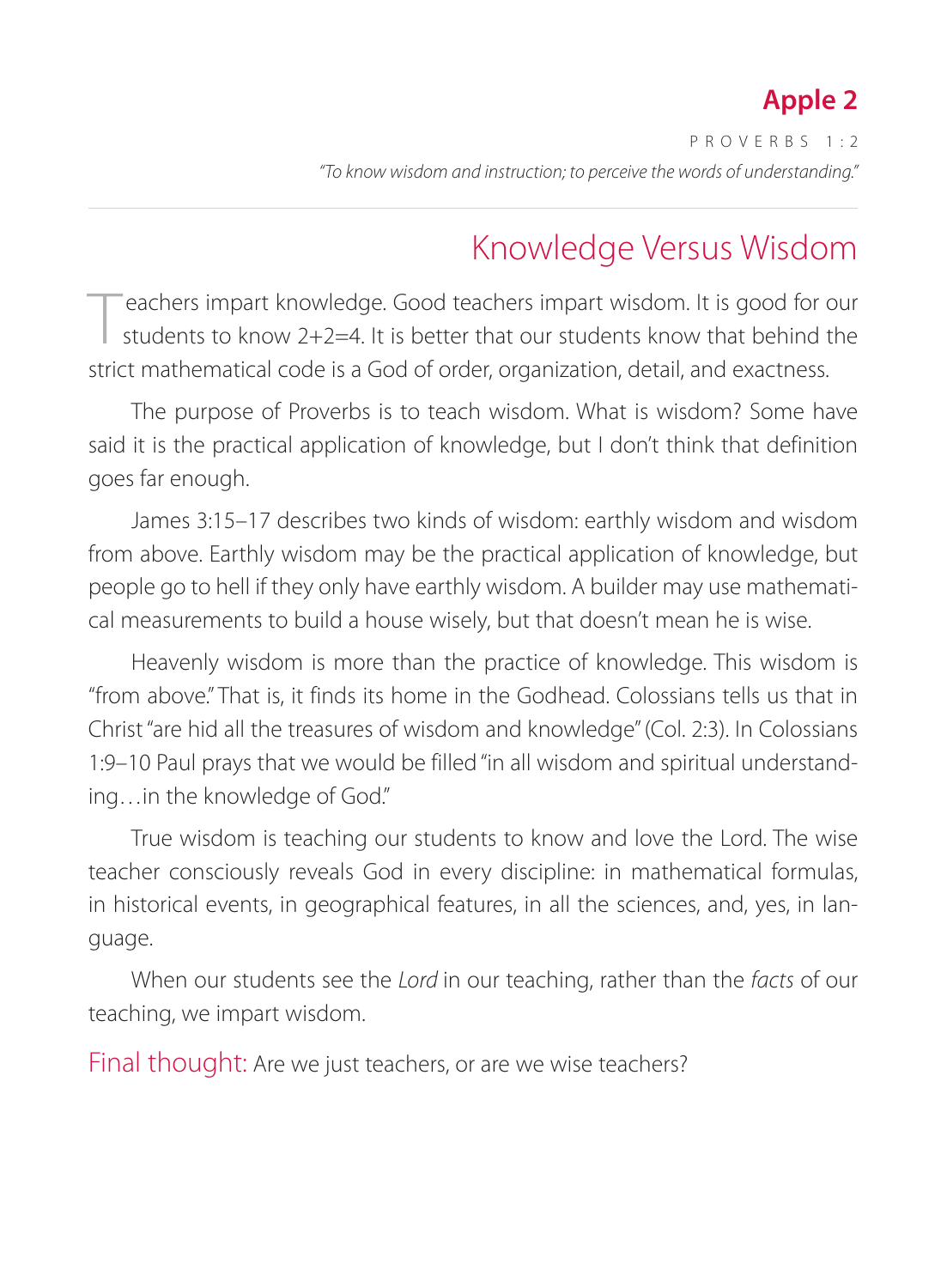PROVERBS 1:3 *"To receive the instruction of wisdom, justice, and judgment, and equity."*

### Great Goals 1

ere are four great personal goals for a wise teacher: wisdom, justice, judgment, and equity. Today we will discuss the first goal.

We must not merely instruct in wisdom, we must ourselves *receive* the instruction of wisdom. *Receive* is the translation of a Hebrew word that means "to accept, to believe, to commit to." The concept of possession is inherent in the meaning of this word. Thus, a wise teacher must be personally saturated with wisdom. Wise teachers are literally dripping with the knowledge of God in their daily lives. Wise teachers are totally committed to knowing, loving, and enjoying the Lord. Is this your goal? Do you daily seek fellowship with Him? Does your heart pant for God (Ps. 42:1)?

Proverbs 1:2–4 describes the wise teacher. A wise teacher knows the Lord (experiential fellowship, v. 2) and is possessed by this knowledge (v. 3). Like Paul, he counts all things but loss "for the excellency of the knowledge of Christ Jesus my Lord." Ask God to give you a thirst for Him that can only be satisfied (as David puts it) when "I remember thee upon my bed, and meditate on thee in the night watches" (Ps. 63:5–6). When this is your quest, your pursuit, and the longing of your soul, your students will soon take note. Be a receptive (possessed) teacher today.

Final thought: The wise teacher knows God and desires to share that relationship with her students.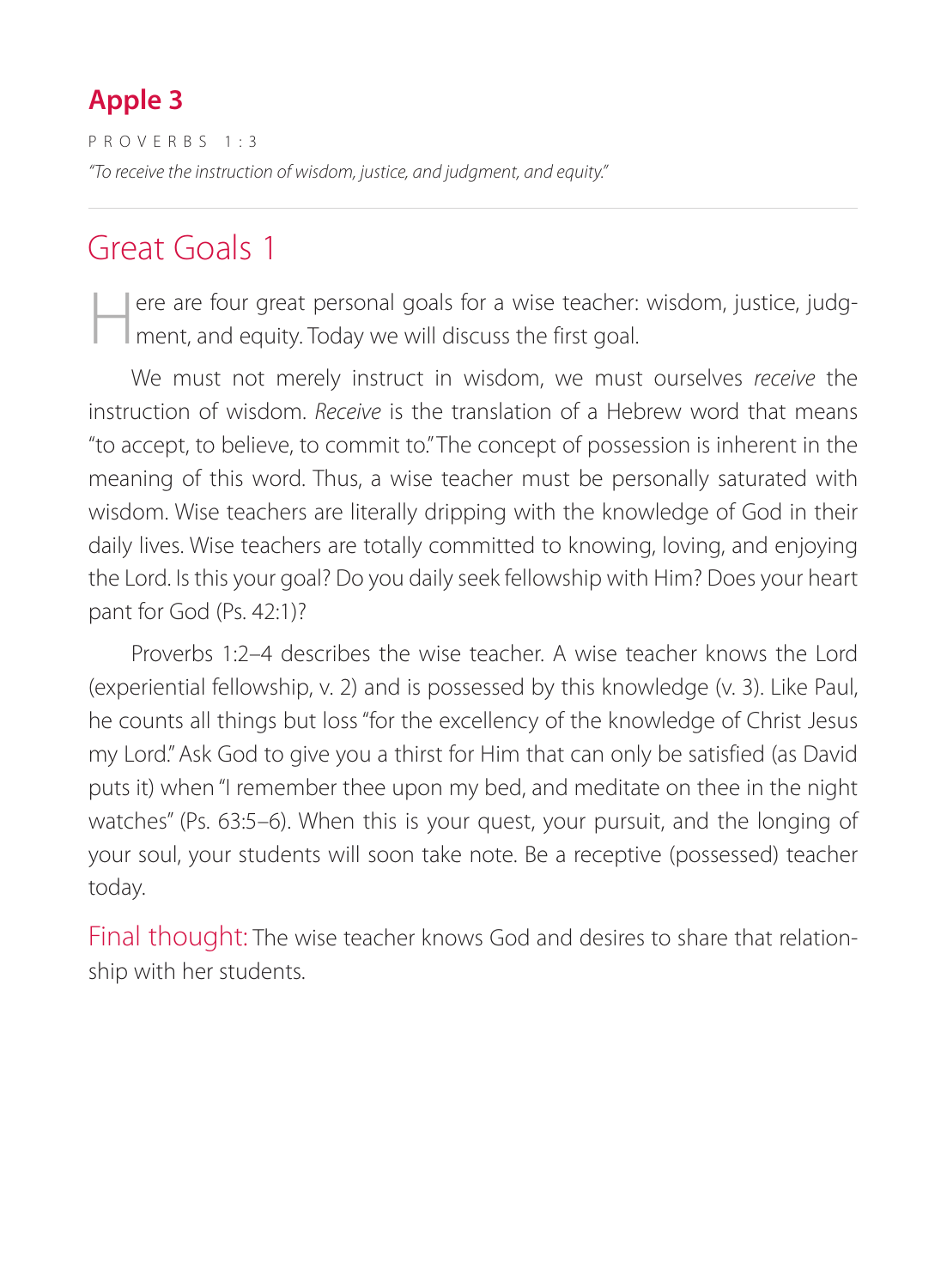PROVERBS 1:3 *"To receive the instruction of wisdom, justice, and judgment, and equity."* 

# Great Goals 2

Here are the four goals of wise teachers: to be possessed by wisdom, justice, judgment, and equity. Today we look at the second of these goals.

We must be possessed by justice. *Justice* is the Hebrew word most often translated "righteousness," and most often refers not only to the quality of righteousness but also to right living. Experiential knowledge of God leads to righteous living.

Teachers sometimes mistakenly demand righteousness from their students. True biblical righteousness, however, comes from the inside. As we know and love Him, our lives ooze with His righteousness. Personal, intimate fellowship with the Lord produces an inner pressure that forces righteous living into our lives. The same is true of our students.

Your mission today is to instill this passion for God that works out righteousness in your students. Righteousness is not mandated or molded—it is pressed out from within! Be on guard against externally molding your students to do right. Rather, ask God to help you exude such a love for Him that your students are caught up in that same love. You will soon see the "oozing" of righteousness in their lives.

Final thought: Remember that true righteousness must always grow from the inside out.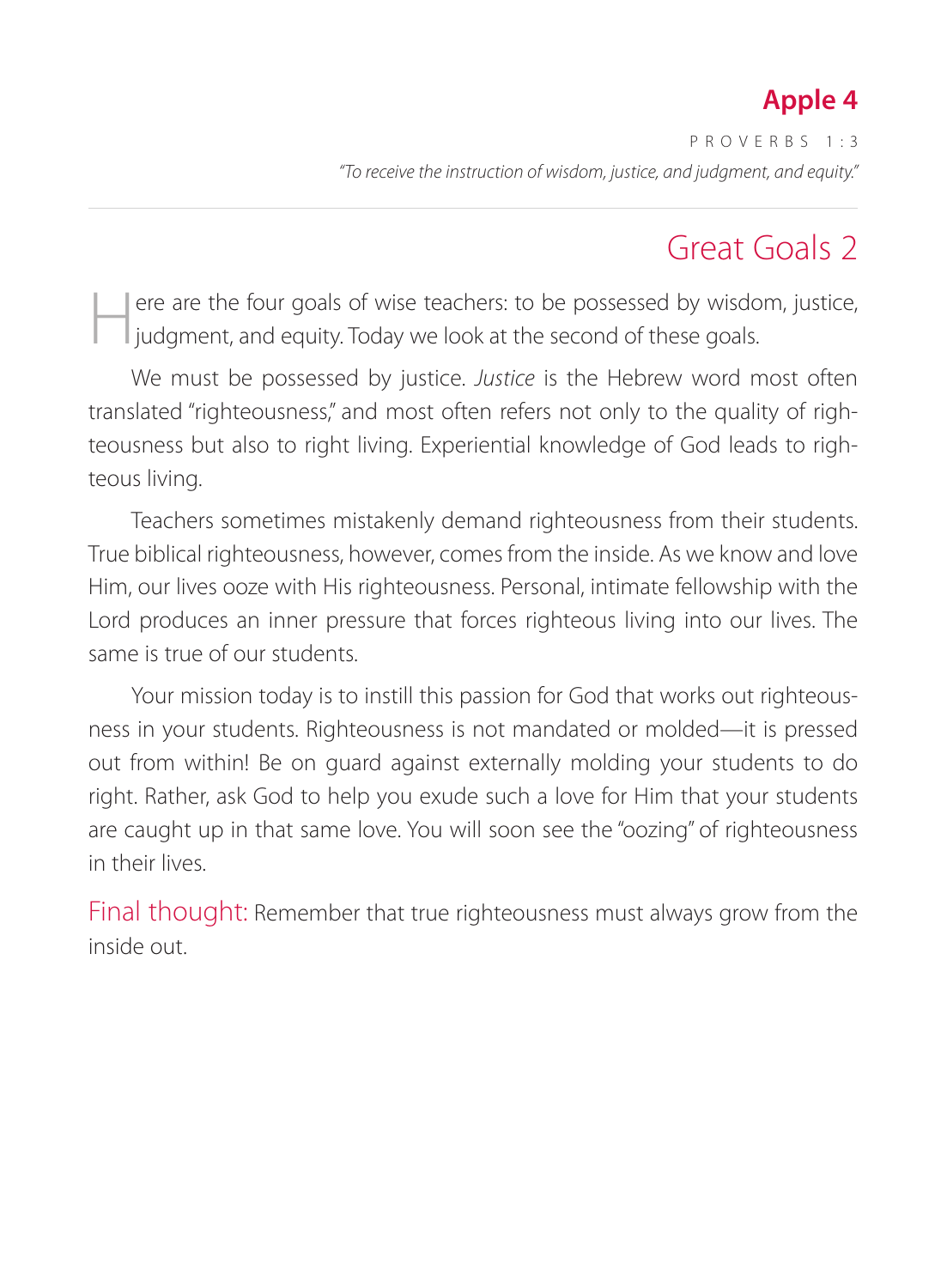PROVERBS 1:3 *"To receive the instruction of wisdom, justice, and judgment, and equity."*

### Great Goals 3 & 4

reviously we have discussed two of the four goals of a Christian teacher for her own life. Today we see the final two goals: to be possessed by judgment and equity.

Godly teachers are possessed by good judgment. The Hebrew here refers to decision–making. Its biblical usage is especially applied to leaders. Wise teachers make wise decisions. But where do they get that wisdom? When our knowledge of and love for the Lord possesses our souls, we make wise decisions. Salvation alone does not guarantee wise choices. Only knowledge of Him guarantees such.

But we must also be possessed by equity. The Hebrew word is an interesting one. It simply means "ease, level, smooth." It gradually came to stand for the easy– going spirit of a person that causes her to be at peace with those around her. *Level* carries the concept of honesty and trustworthiness. These two ideas convey equity. The teacher, through developing a passionate love for and knowledge of the Lord, is at peace with her class and fellow teachers. One who enjoys God enjoys her students. One who is at peace with God is at peace with her students. Do your students love to be around you? Do they seek you out at ballgames or in the mall?

Final thought: Ask God to give you peace with your students and to destroy any adversarial spirit you may have.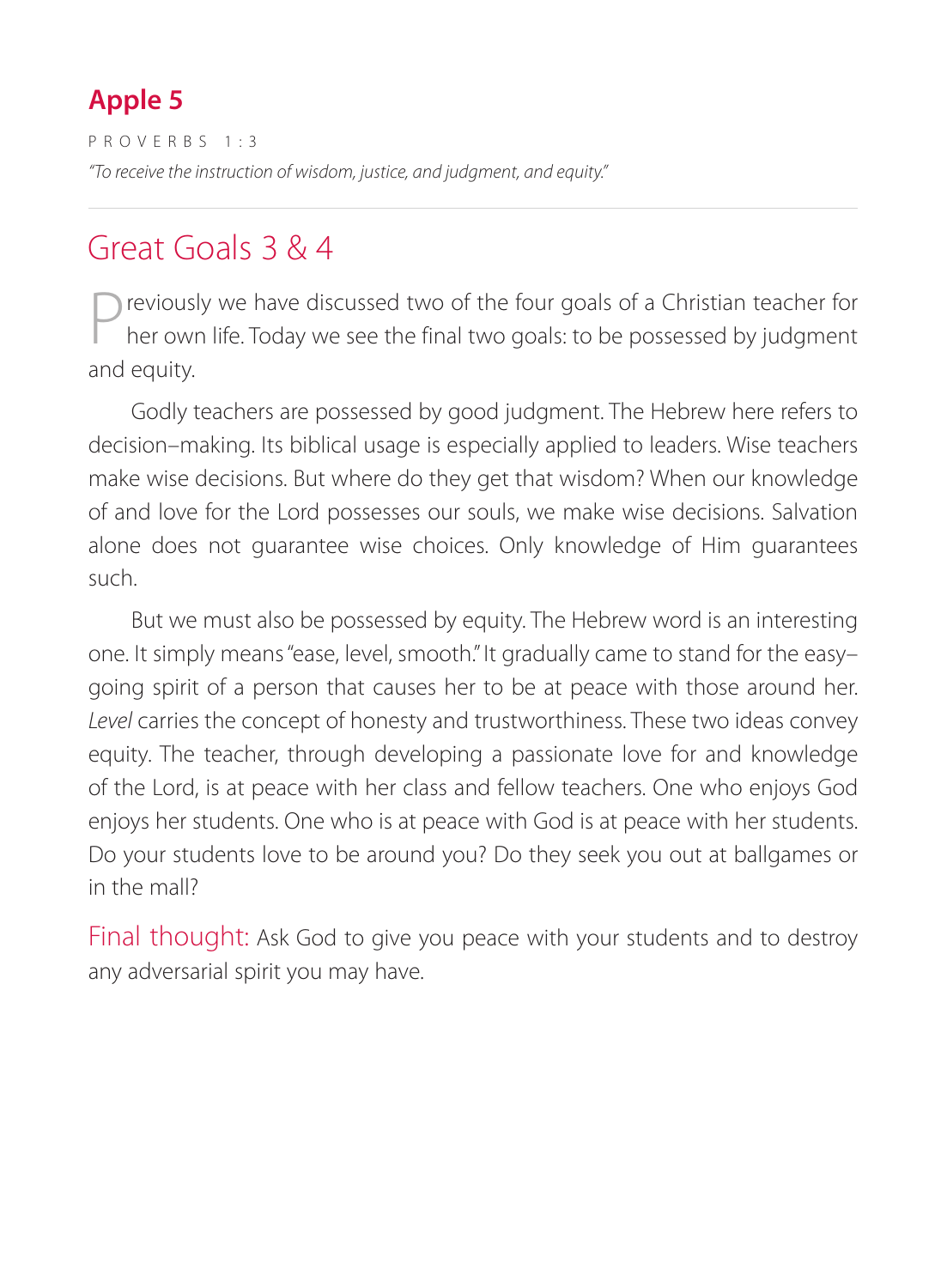PROVERBS 1:4 *"To give subtlety to the simple, to the young man knowledge and discretion."*

### Goals for Teaching

What should be the teacher's goal for his own teaching? The objective is "to give subtlety... knowledge and discretion." Note the progression of verbs in Proverbs 1:2–4. First, we must have an intimate knowledge (experiential knowledge) of the Lord (true wisdom). Second, we must understand the implications of that wisdom. Third, we must be possessed by that wisdom. Finally, we must give that same wisdom to our students.

Until we fully grasp True Wisdom, we have nothing to give our students. We can dispense academic information, but until we are saturated with Him, we cannot transfer wisdom.

*Give* is a translation of the Hebrew word meaning "to practice, teach, or share." We can only share what we have experienced. True teaching is far more than dispensing information. A teacher is a sharer of his own experiences. Jesus shared His life and His heart with his disciples. They became learners of Him.

Notice the subjects of this sharing. The word "simple" means those who through lack of experience do not yet fully comprehend or understand. We often accuse youth of ungodliness, when in reality they only lack maturity. We sometimes misinterpret immaturity as rebellion. It takes patience to share with the inexperienced and the immature. This kind of patience only comes when verses 2–3 are true in our lives. Do you have the patience and the honesty to share your heart and experiences (failures and triumphs) in your daily walk? This alone will give "subtlety to the inexperienced" and "knowledge and discretion" to the young.

Final thought: Share today one failure and one triumph in your walk with the Lord with your students.